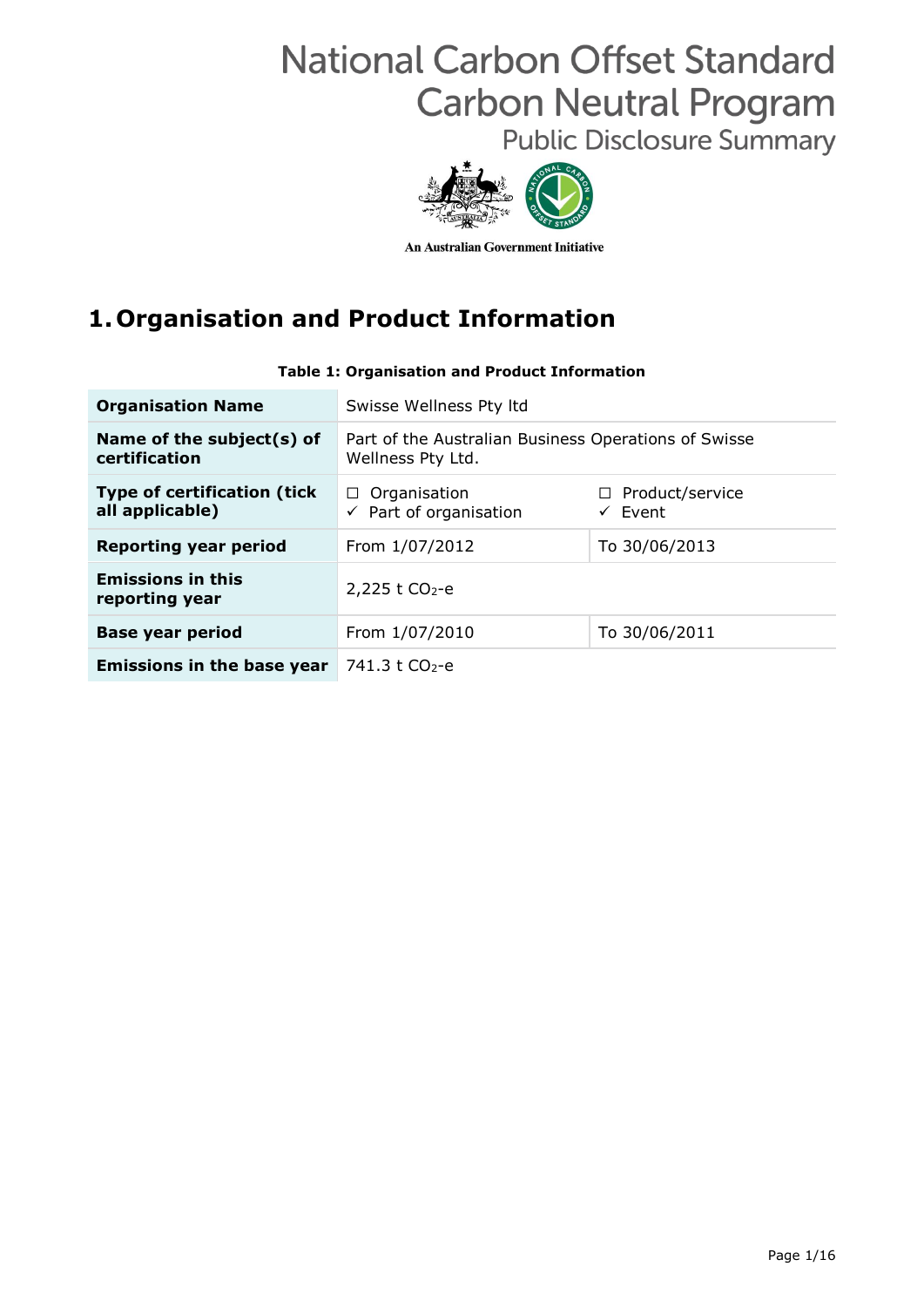### **2.Description of Organisation Activities**

Swisse is one of Australia's largest suppliers of vitamins and health products. The organisation strives to provide consumers with scientifically proven natural supplements to help people live healthier and happier lives. Swisse is currently expanding their product range to include other personal and healthcare products using natural ingredients where possible. Maintaining environmentally responsible business practises is considered a priority at Swisse and is in line with their overall philosophy of caring for people and the planet.

### **3.Organisational & Geographic Boundary**

| <b>Boundary consolidation</b><br>approach:                                                                                   | Operational control                                                                                                                                                                                                                                                                                                                                                                                                                                                                                                                                                                                                                                                                                                                                                          |
|------------------------------------------------------------------------------------------------------------------------------|------------------------------------------------------------------------------------------------------------------------------------------------------------------------------------------------------------------------------------------------------------------------------------------------------------------------------------------------------------------------------------------------------------------------------------------------------------------------------------------------------------------------------------------------------------------------------------------------------------------------------------------------------------------------------------------------------------------------------------------------------------------------------|
| <b>Description of the</b><br>boundary of the subject<br>of certification (also<br>describe exclusions from<br>the boundary): | The NOCS organisational boundary at Swisse has been determined in accordance with the NGER framework for<br>scope 1 and 2 emissions and the GHG Protocol for scope 3 emissions. It has been determined that Swisse has<br>operational control of the Gipps St facility, and also the warehousing facility at 33 Maddox Street, Sydney. This<br>has been determined as Swisse has the full authority to introduce and implement its operating, environmental,<br>and health and safety policies at both facilities. Direct and indirect (electricity consumption) emissions from<br>these facilities have been defined as scope 1 and scope 2 emissions respectively.                                                                                                         |
|                                                                                                                              | The certification boundary includes all of the administrative activities associated with running the Swisse<br>operations, which occur primarily in the Melbourne Office at Gipps St.                                                                                                                                                                                                                                                                                                                                                                                                                                                                                                                                                                                        |
|                                                                                                                              | The treatment of Scope 3 emissions has been determined in accordance with the NCOS Standard, and the GHG<br>Protocol. Scope 3 emissions are included in the organisational boundary however some have been excluded from<br>the certification boundary. Scope 3 emissions are generally indirect emissions and/or emissions associated with<br>Swisse activities (such as manufacturing and transport) that are not under their operational control. Most<br>material GHG-generating activities are included, also captured are some commonly reported scope 3 emissions<br>(i.e. paper, waste, water, printing, employee travel and accommodation), and some additional items such as<br>catering, cleaning and maintenance are reported where reliable data was available. |
|                                                                                                                              | Product manufacturing as scope 3 emissions has been excluded from the certification boundary. This is because<br>Swisse do not have operational control of the manufacturing process, nor do they have access to emissions and                                                                                                                                                                                                                                                                                                                                                                                                                                                                                                                                               |

**Table 2: Organisational & Geographic Boundary**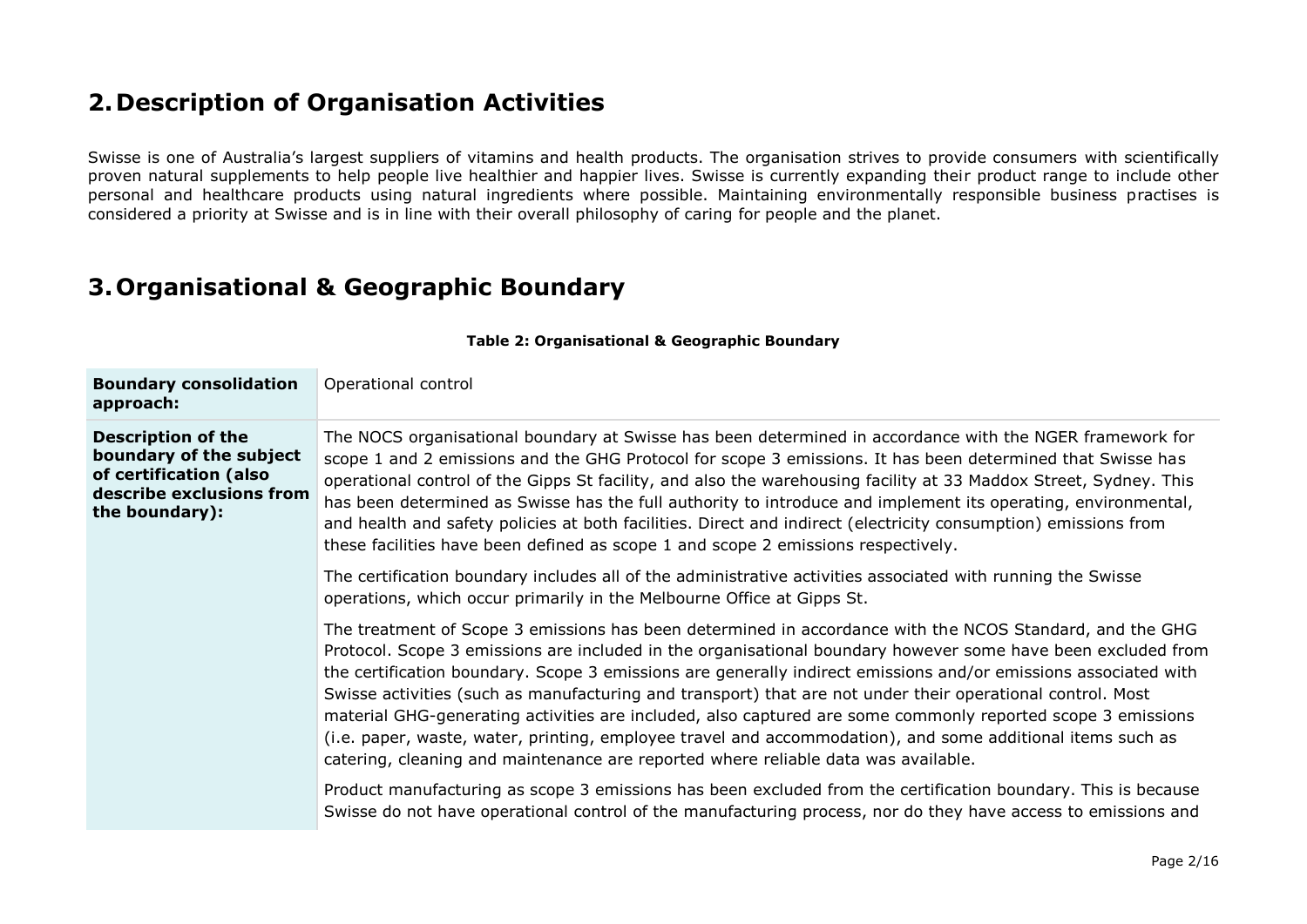energy data. The manufacturer has multiple clients and multiple products. It is not therefore feasible to attempt to allocate a portion of the manufacturer's emissions to Swisse.

Non-Melbourne metropolitan and international distribution (as scope 3 emissions) is excluded from the certification boundary. This is because Swisse do not have operational control over third party contracted transport providers, nor do they have access to reliable and complete emissions and energy data from all distribution activities. Product distribution is typically conducted via multiple contractors using multiple transport modes and mixed loads. These activities are identified as 'All Other Product Distribution' in Figure 1 below outlining Swisse' Certification boundary. It is not feasible to attempt to apportion the transport contractor's emissions to Swisse with the exception of Melbourne metropolitan freight where delivery was actioned from the Gipps St office. This occurred in the months of July to September 2012 for the reporting period. Emissions from these activities are included in the certification boundary, and depicted in Figure 1 as 'Local Distribution' from the Gipps St Office. After September 2012 product distribution was conducted primarily from the Sydney site. Swisse will review its approach to calculating emissions from all product distribution in future years.

Refrigerant utilised in small domestic cooling appliances such as fridges, freezers and air-conditioners has been excluded from the inventory due to their immaterial impact. This has been identified based on the low quantity of refrigerant estimated during site visits (typically R600a) and low GWP<sup>1</sup> associated with this gases. Further R600a is not a reportable item under the NGER Regulations as a covered refrigerant.

Embodied emissions in capital plant and equipment are not considered in the inventory as scope 3 emissions. This is because it is not feasible to gather accurate emissions data for all/some major capital items, and is considered not applicable to an organisation (or part organisation) accreditation under the NCOS Guidelines. Such an approach is more suited to a Life Cycle Analysis approach, which does not apply to Swisse's circumstances.

The large corporate function at the Melbourne Spring Racing Carnival held in November 2012 has been included in the organisational and certification boundary.

Diagram 1 and 2 below illustrates the NCOS certification and organisational boundaries.

-

 $1$  GWP for R600a is '3'.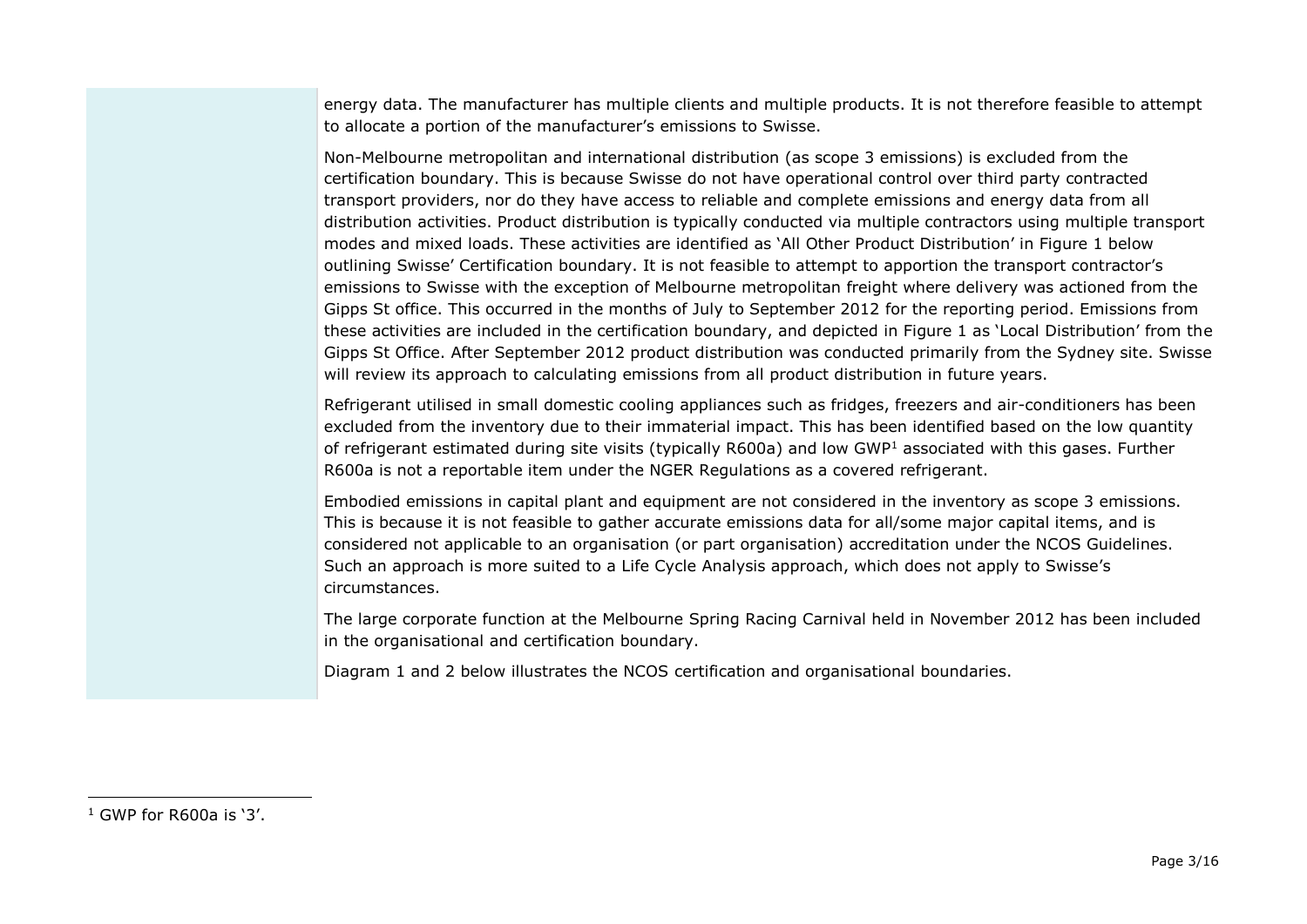

### **4.Diagram of the Boundary of the Subject of Certification**

**Figure 1: Diagram of the Boundary of the Subject of Certification**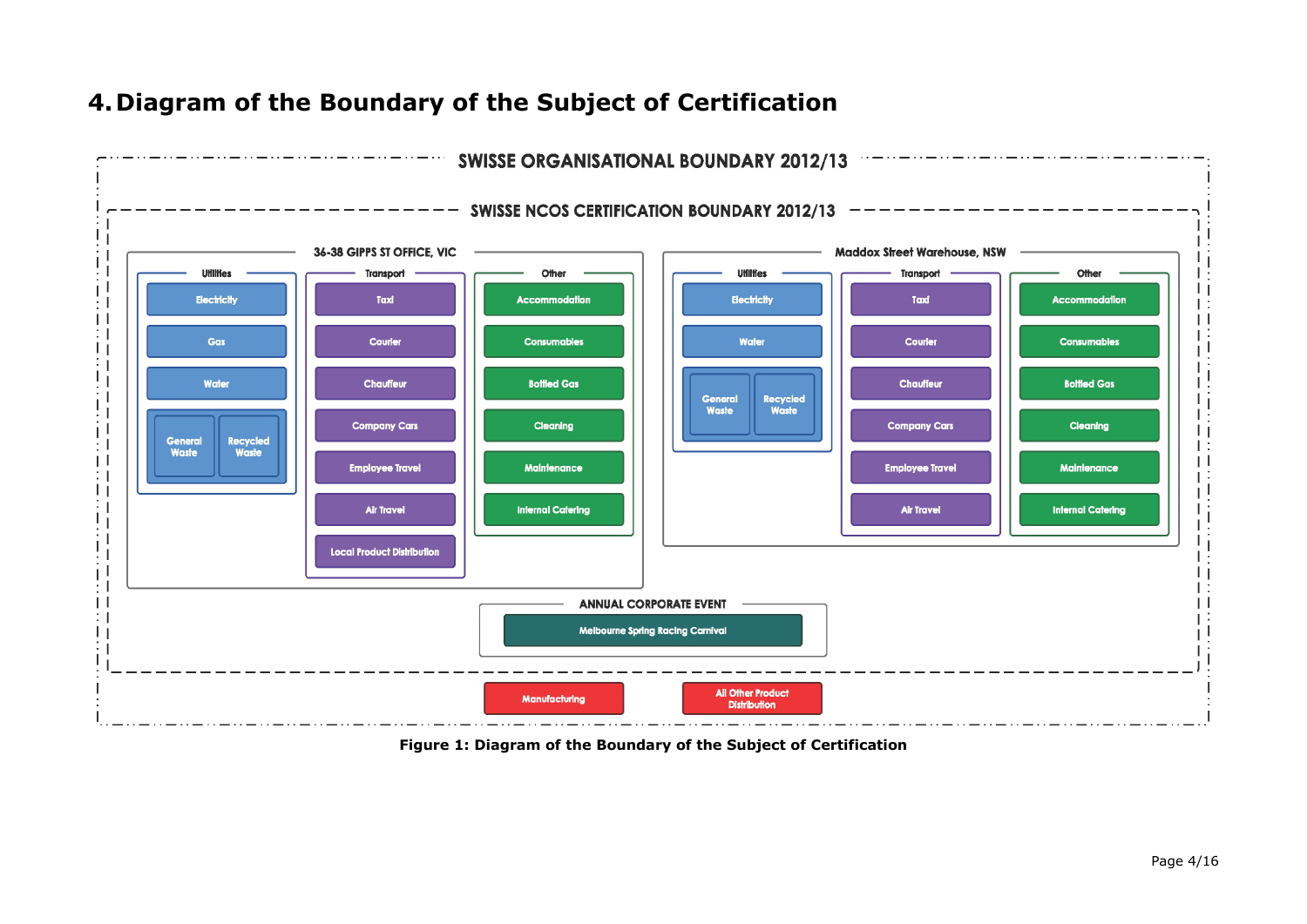

**Figure 2: Diagram of the Boundary of the Annual Corporate Event**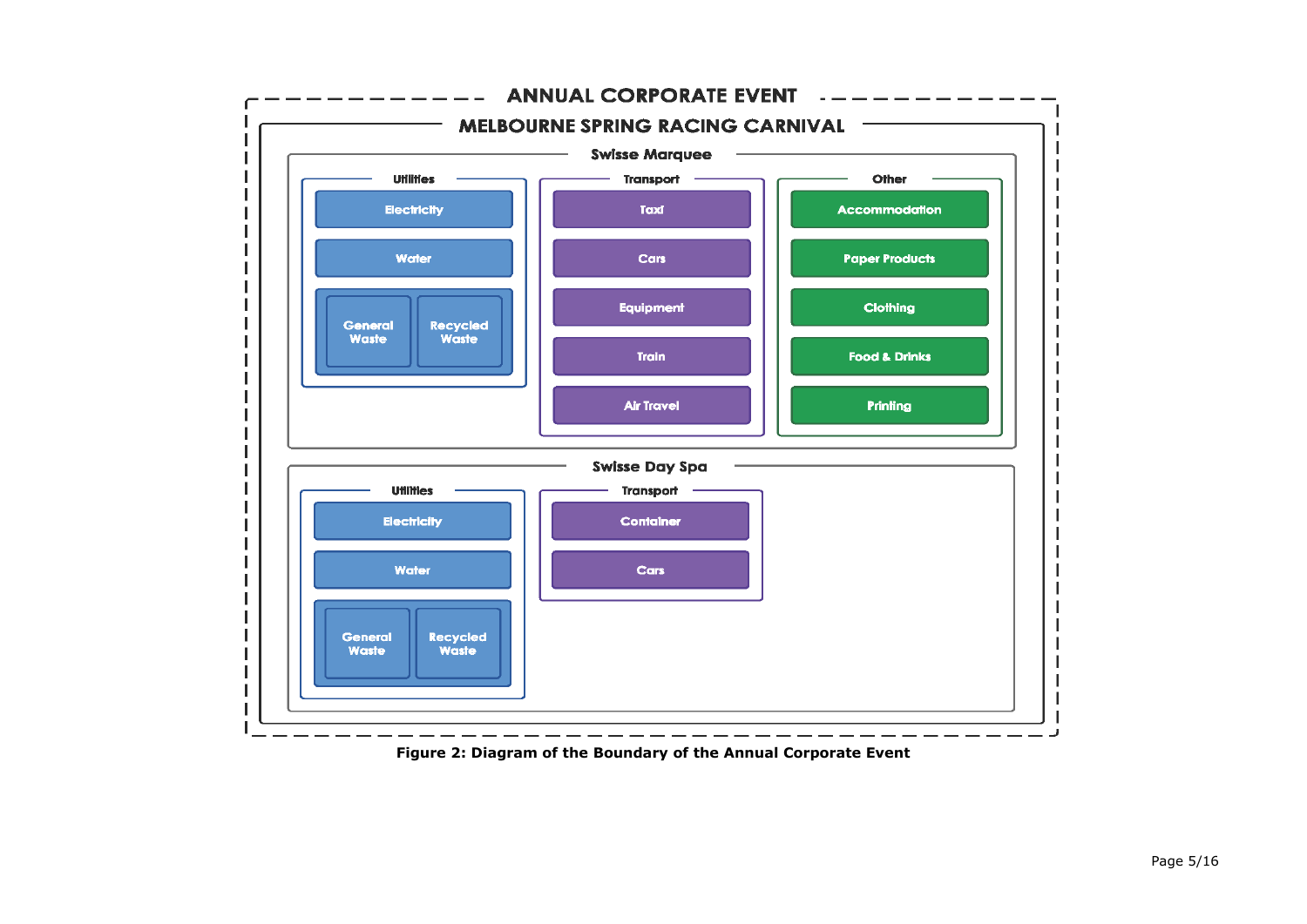### **5.Purchase of GreenPower and Retirement of GreenPower Eligible Large-Scale Generation Certificates (LGCS)**

| <b>Table 3: GreenPower</b> |         |      |           |               |  |  |  |  |  |  |
|----------------------------|---------|------|-----------|---------------|--|--|--|--|--|--|
| <b>Type</b>                | Volume  | Unit | t $CO2-e$ | <b>Status</b> |  |  |  |  |  |  |
| GreenPower                 | 108,327 | kWh  | ΝA        | Purchased     |  |  |  |  |  |  |
| GreenPower                 | 22,670  | kWh  | ΝA        | Purchased     |  |  |  |  |  |  |

#### **Table 4: LGCs Surrendered**

#### **Details of LGCs Voluntarily Surrendered**

| Quantity | <b>Serial No.</b> |
|----------|-------------------|
| None     | Not Applicable    |

### **6.Purchase of NCOS Carbon Neutral Products**

| <b>Product/service</b> | Company        | Quantity       | <b>Units</b>   | t $CO2$ -e (if<br>known) |
|------------------------|----------------|----------------|----------------|--------------------------|
| None                   | Not Applicable | Not Applicable | Not Applicable | Not Applicable           |
| Total (if known)       |                |                |                | Not Applicable           |

#### **Table 5: Carbon Neutral Products**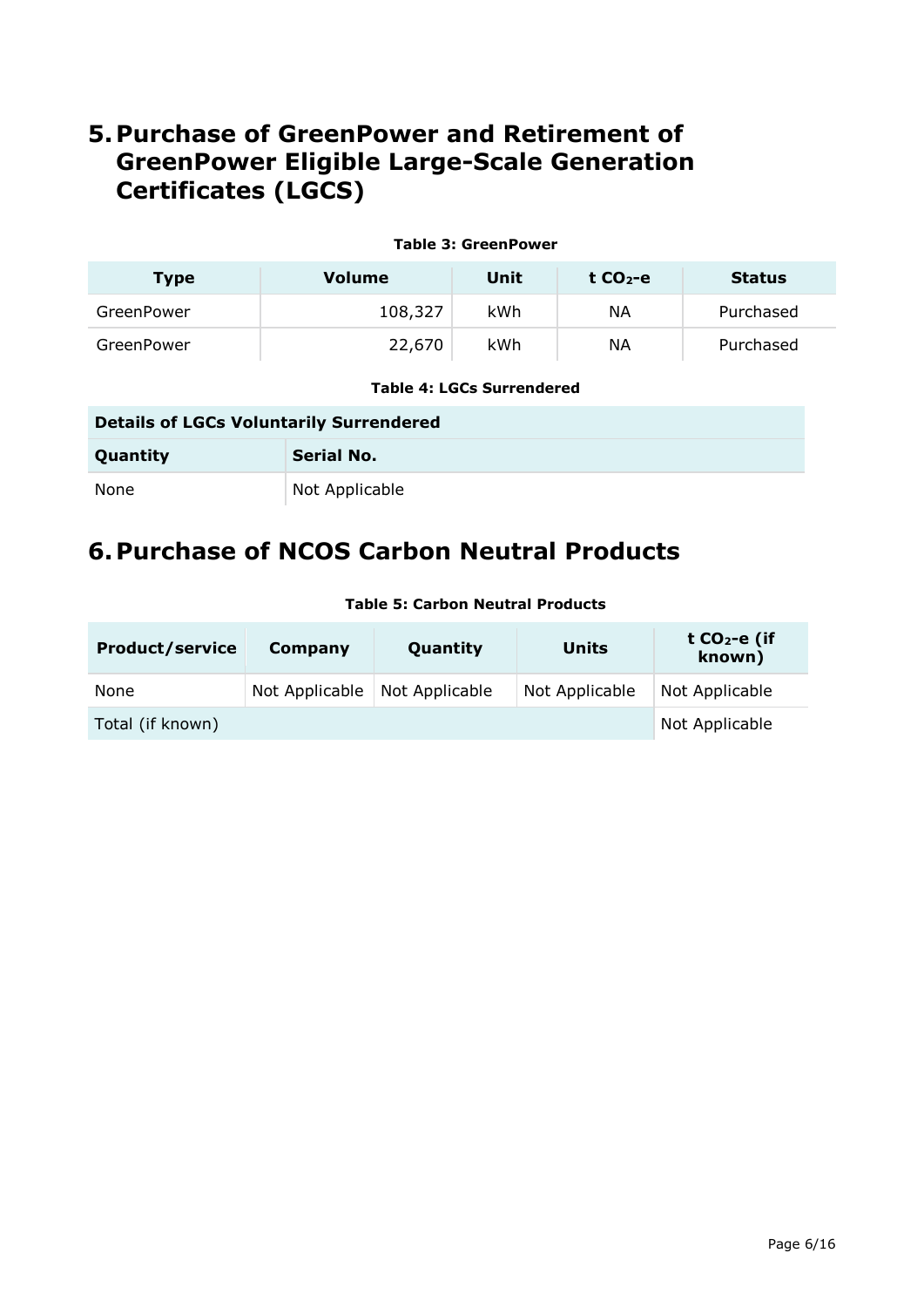# **7.Total Carbon Footprint**

| <b>Scope</b>   | <b>Emission source</b>   | <b>Source of activity</b><br>data       | <b>Methodology reference</b>        | <b>Emission factor</b><br>(kg CO2-<br>e/various) | <b>Activity</b><br>data | <b>Unit</b> | t $CO2-e^2$ |
|----------------|--------------------------|-----------------------------------------|-------------------------------------|--------------------------------------------------|-------------------------|-------------|-------------|
| $\mathbf{1}$   | Gas usage                | Invoice (Melbourne)                     | Method 1 NGA Factors (July<br>2013) | 0.051                                            | 28,071                  | <b>MJ</b>   | 1.4         |
| $\mathbf{1}$   | Transport (diesel)       | Motorpass (Melbourne)                   | Method 1 NGA Factors (July<br>2013) | 2.695                                            | 1,707                   | L           | 4.6         |
| $\mathbf{1}$   | Transport<br>(ethanol)   | Motorpass (Melbourne)                   | Method 1 NGA Factors (July<br>2013) | 0.009                                            | 11                      | L           | 0.0         |
| $\mathbf{1}$   | Transport (petrol)       | Motorpass (Melbourne)                   | Method 1 NGA Factors (July<br>2013) | 2.289                                            | 10,521                  | L           | 24.1        |
| $\mathbf{1}$   | Transport (petrol)       | Assumption see table 3<br>below (Event) | Method 1 NGA Factors (July<br>2013) | 2.289                                            | 1,057                   | L           | 2.4         |
| $\mathbf{1}$   | Bottled Gas (LPG)        | Kleenheat Gas Invoices<br>(Sydney)      | Method 1 NGA Factors (July<br>2013) | 1.577                                            | 3,906                   | L           | 6.2         |
| $\mathbf{1}$   | Bottled Gas (LPG)        | Kleenheat Gas Invoices<br>(Melbourne)   | Method 1 NGA Factors (July<br>2013) | 1.577                                            | 56                      | L           | 0.1         |
| $\overline{2}$ | <b>Electricity Usage</b> | Invoice (Melbourne)                     | Method 1 NGA Factors (July<br>2013) | 1.170                                            | 114,220                 | kWh         | 133.6       |
| $\overline{2}$ | <b>Electricity Usage</b> | Invoice (U3 Warehouse,<br>Sydney)       | NCOS Guidelines, GreenPower         | $\overline{0}$                                   | 108,327                 | kWh         | 0.0         |

#### **Table 6: Emission Calculations**

 $2$  = converted to tonnes CO<sub>2</sub>-e, rounded up to zero decimal places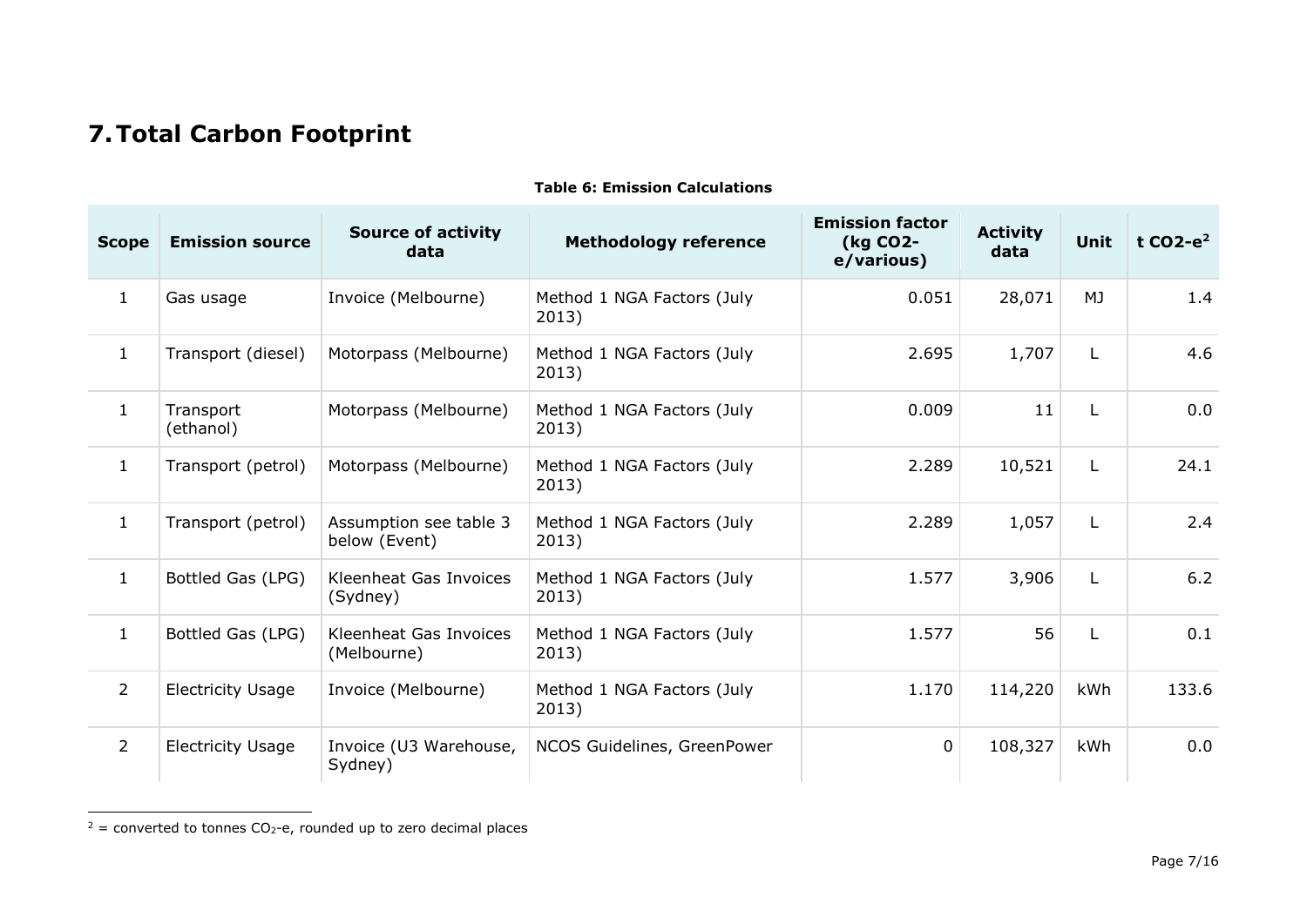| <b>Scope</b>   | <b>Emission source</b>   | <b>Source of activity</b><br>data        | <b>Methodology reference</b>                                                                                   | <b>Emission factor</b><br>(kg CO2-<br>e/various) | <b>Activity</b><br>data | <b>Unit</b> | t $CO2-e^2$ |
|----------------|--------------------------|------------------------------------------|----------------------------------------------------------------------------------------------------------------|--------------------------------------------------|-------------------------|-------------|-------------|
| $2^{\circ}$    | <b>Electricity Usage</b> | Invoice (U13<br>Warehouse, Sydney)       | NCOS Guidelines, GreenPower                                                                                    | $\mathbf 0$                                      | 22,670                  | kWh         | 0.0         |
| $\overline{2}$ | <b>Electricity Usage</b> | Assumption see table 3<br>below (Event)  | Method 1 NGA Factors (July<br>2013)                                                                            | 1.170                                            | 571                     | kWh         | 0.7         |
| 3              | <b>Electricity Usage</b> | Invoice (Melbourne)                      | Method 1 NGA Factors (July<br>2013)                                                                            | 0.150                                            | 114,220                 | kWh         | 17.1        |
| 3              | <b>Electricity Usage</b> | Invoice (U3 Warehouse,<br>Sydney)        | NCOS Guidelines, GreenPower                                                                                    | $\mathbf 0$                                      | 108,327                 | kWh         | 0.0         |
| 3              | <b>Electricity Usage</b> | Invoice (U13<br>Warehouse, Sydney)       | NCOS Guidelines, GreenPower                                                                                    | $\mathbf 0$                                      | 22,670                  | kWh         | 0.0         |
| 3              | <b>Electricity Usage</b> | Assumption see table 3<br>below (Event)  | Method 1 NGA Factors (July<br>2013)                                                                            | 0.150                                            | 571                     | kWh         | 0.1         |
| $\overline{3}$ | Gas Usage                | Invoice (Melbourne)                      | Method 1 NGA Factors (July<br>2013)                                                                            | 0.004                                            | 28,071                  | <b>MJ</b>   | 0.1         |
| $\overline{3}$ | Water Usage              | Invoice (Melbourne)                      | Correspondence with Melbourne<br>Water (Ken Baxtor, Energy<br>Manager) during the previous<br>reporting period | 0.137                                            | 738                     | kL          | 0.1         |
| 3              | Water Usage              | Assumption see table 3<br>below (Sydney) | Correspondence with Melbourne<br>Water (Ken Baxtor, Energy<br>Manager) during the previous<br>reporting period | 0.137                                            | 285                     | kL          | 0.0         |
| 3              | Water Usage              | Assumption see table 3<br>below (Event)  | Correspondence with Melbourne<br>Water (Ken Baxtor, Energy<br>Manager) during the previous<br>reporting period | 0.137                                            | 12                      | kL          | 0.0         |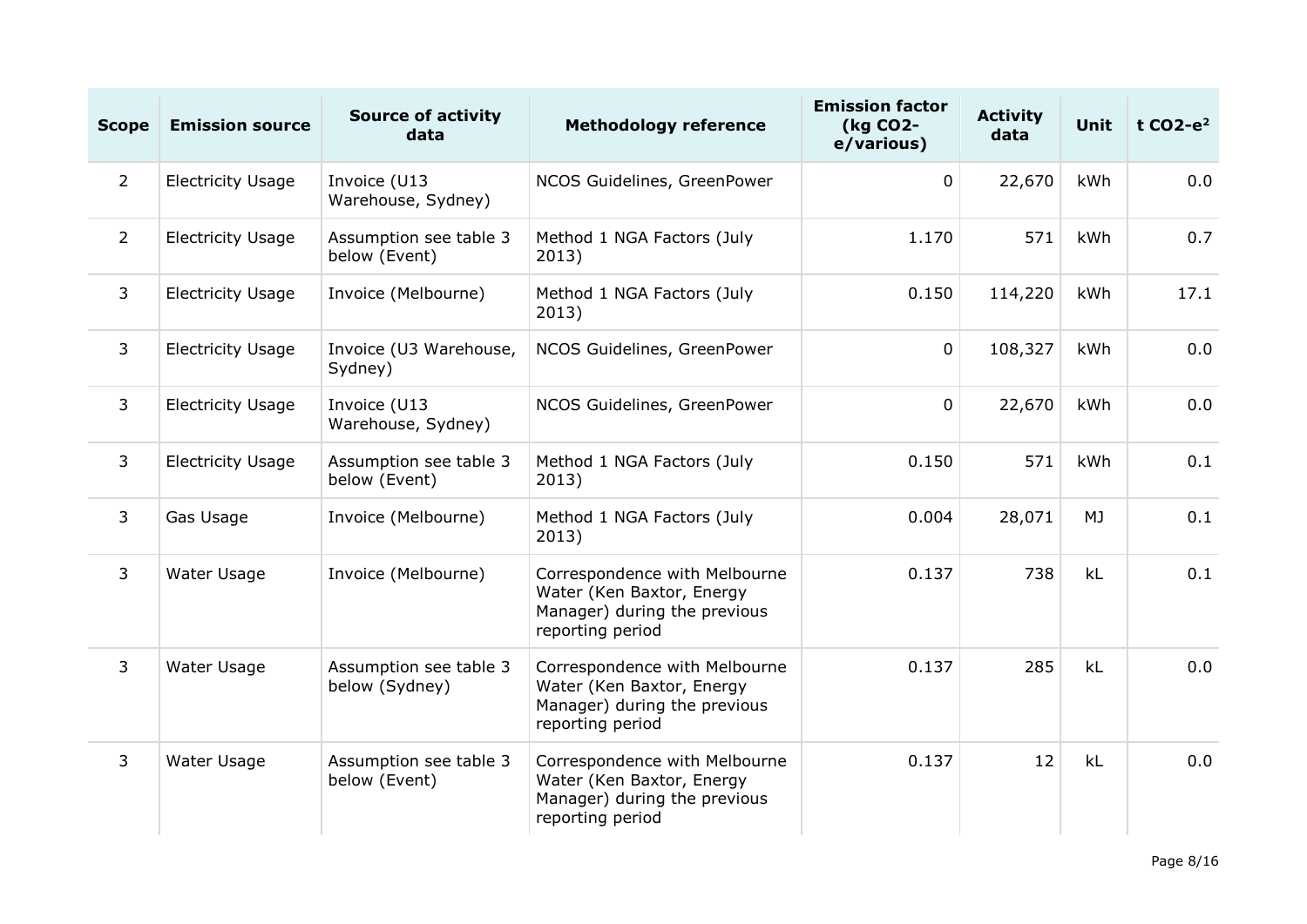| <b>Scope</b> | <b>Emission source</b>         | <b>Source of activity</b><br>data               | <b>Methodology reference</b> | <b>Emission factor</b><br>(kg CO2-<br>e/various) | <b>Activity</b><br>data | Unit | t $CO2-e^2$ |
|--------------|--------------------------------|-------------------------------------------------|------------------------------|--------------------------------------------------|-------------------------|------|-------------|
| $\mathbf{3}$ | Local<br>Accommodation         | Swisse general ledger<br>(Melbourne and Sydney) | Input/ Output Data 2012-13   | 0.620                                            | 251,314                 | \$   | 155.8       |
| $\mathbf{3}$ | International<br>Accommodation | Swisse general ledger<br>(Melbourne and Sydney) | Input/ Output Data 2012-13   | 0.620                                            | 41,756                  | \$   | 25.9        |
| 3            | Accommodation                  | Assumption see table 3<br>below (Event)         | Input/ Output Data 2012-13   | 0.620                                            | 40,800                  | \$   | 25.3        |
| 3            | Catering                       | Swisse general ledger<br>(Melbourne and Sydney) | Input/ Output Data 2012-13   | 0.590                                            | 369,031                 | \$   | 217.7       |
| 3            | Food & Drink                   | <b>Pronto Productions</b><br>(Event)            | Input/ Output Data 2012-13   | 0.590                                            | 180,000                 | \$   | 106.2       |
| 3            | Cleaning                       | Swisse general ledger<br>(Melbourne and Sydney) | Input/ Output Data 2012-13   | 0.240                                            | 122,044                 | \$   | 29.3        |
| 3            | Consumables                    | Swisse general ledger<br>(Melbourne and Sydney) | Input/ Output Data 2012-13   | 2.500                                            | 69,300                  | \$   | 173.3       |
| 3            | Paper Products                 | <b>Pronto Productions</b><br>(Event)            | Input/ Output Data 2012-13   | 2.500                                            | 750                     | \$   | 1.9         |
| 3            | Printing                       | Swisse general ledger<br>(Melbourne and Sydney) | Input/ Output Data 2012-13   | 0.048                                            | 11,000                  | \$   | 5.3         |
| 3            | Printing                       | <b>Pronto Productions</b><br>(Event)            | Input/ Output Data 2012-13   | 0.048                                            | 380                     | \$   | 0.2         |
| $\mathbf{3}$ | Maintenance                    | Swisse general ledger<br>(Melbourne and Sydney) | Input/ Output Data 2012-13   | 0.650                                            | 71,997                  | \$   | 46.8        |
| 3            | Clothing                       | <b>Pronto Productions</b><br>(Event)            | Input/ Output Data 2012-13   | 0.76                                             | 6,500                   | \$   | 4.9         |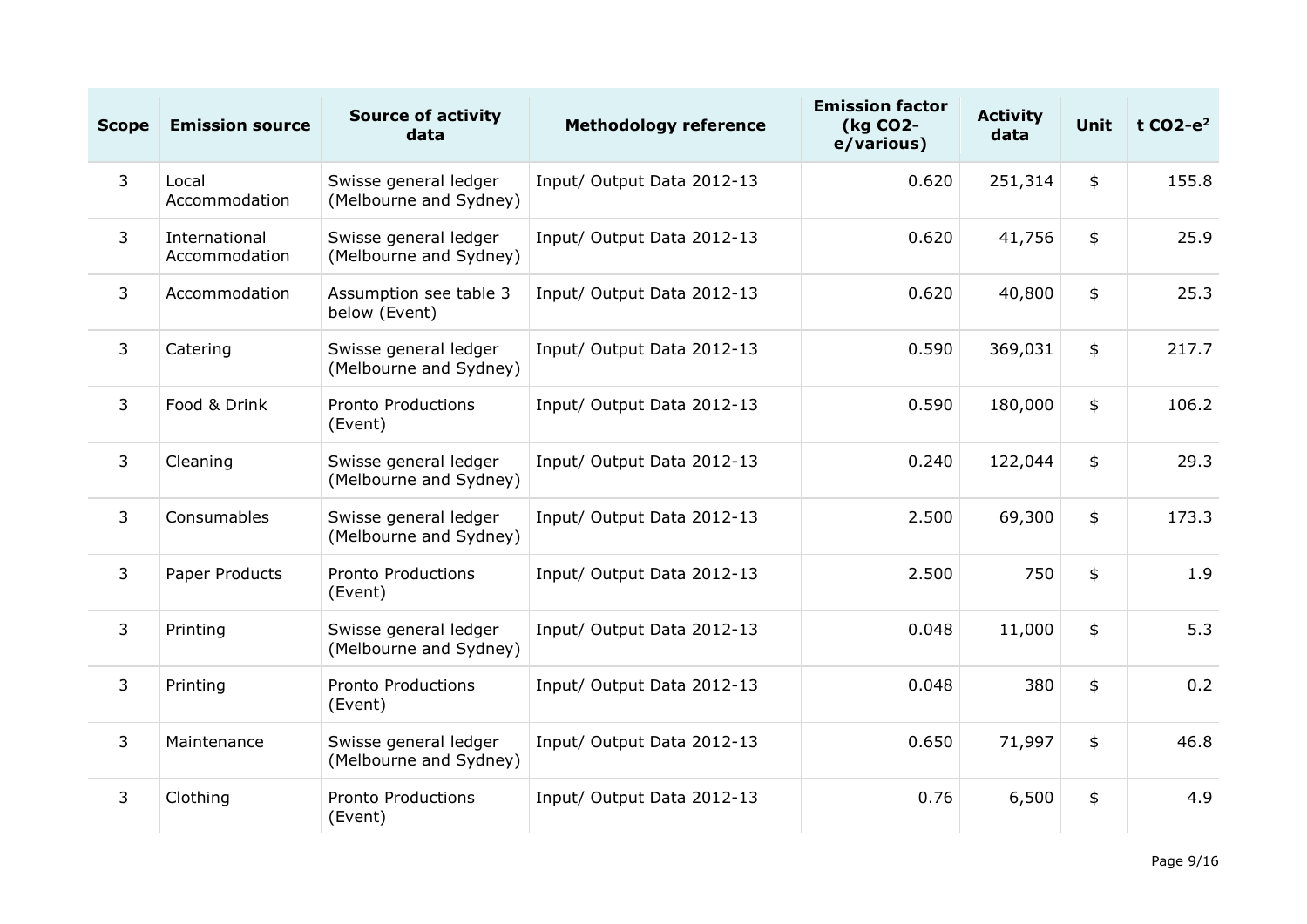| <b>Scope</b>   | <b>Emission source</b>          | <b>Source of activity</b><br>data       | <b>Methodology reference</b>                    | <b>Emission factor</b><br>(kg CO2-<br>e/various) | <b>Activity</b><br>data | <b>Unit</b> | t $CO2-e^2$ |
|----------------|---------------------------------|-----------------------------------------|-------------------------------------------------|--------------------------------------------------|-------------------------|-------------|-------------|
| $\overline{3}$ | Gifts                           | <b>Pronto Productions</b><br>(Event)    | Input/ Output Data 2012-13                      | 0.3                                              | 4,500                   | \$          | 1.4         |
| 3              | Air Travel - Short<br>haul      | Corporate traveller                     | EPA Victoria/GHG Protocol:<br>Flights Worksheet | 0.150                                            | 14,554                  | km          | 2.2         |
| 3              | Air Travel -<br>Medium haul     | Corporate traveller                     | EPA Victoria/GHG Protocol:<br>Flights Worksheet | 0.120                                            | 1,033,646               | km          | 124.0       |
| $\mathsf{3}$   | Air Travel - Long<br>haul       | Corporate traveller                     | EPA Victoria/GHG Protocol:<br>Flights Worksheet | 0.110                                            | 2,731,780               | km          | 300.5       |
| 3              | Air Travel - Short<br>haul      | Assumption see table 3<br>below (Event) | EPA Victoria/GHG Protocol:<br>Flights Worksheet | 0.150                                            | 946                     | km          | 0.1         |
| $\overline{3}$ | Air Travel -<br>Medium haul     | Assumption see table 3<br>below (Event) | EPA Victoria/GHG Protocol:<br>Flights Worksheet | 0.120                                            | 85,572                  | km          | 10.3        |
| 3              | Air Travel - Long<br>haul       | Assumption see table 3<br>below (Event) | EPA Victoria/GHG Protocol:<br>Flights Worksheet | 0.110                                            | 125,866                 | km          | 13.8        |
| 3              | Transport(diesel)               | Motorpass (Melbourne)                   | Method 1 NGA Factors (July<br>2013)             | 0.205                                            | 1,707                   | L           | 0.3         |
| 3              | Equipment<br>Transport (diesel) | <b>Pronto Productions</b><br>(Event)    | Method 1 NGA Factors (July<br>2013)             | 0.020                                            | 67                      | km          | 0.0         |
| $\overline{3}$ | Transport (petrol)              | Motorpass (Melbourne)                   | Method 1 NGA Factors (July<br>2013)             | 0.181                                            | 10,521                  | L           | 1.9         |
| $\overline{3}$ | Transport (petrol)              | Assumption see table 3<br>below (Event) | Method 1 NGA Factors (July<br>2013)             | 0.181                                            | 1,057                   | L           | 0.2         |
| $\overline{3}$ | Equipment<br>Transport (petrol) | <b>Pronto Productions</b><br>(Event)    | Method 1 NGA Factors (July<br>2013)             | 0.020                                            | 806                     | km          | 0.0         |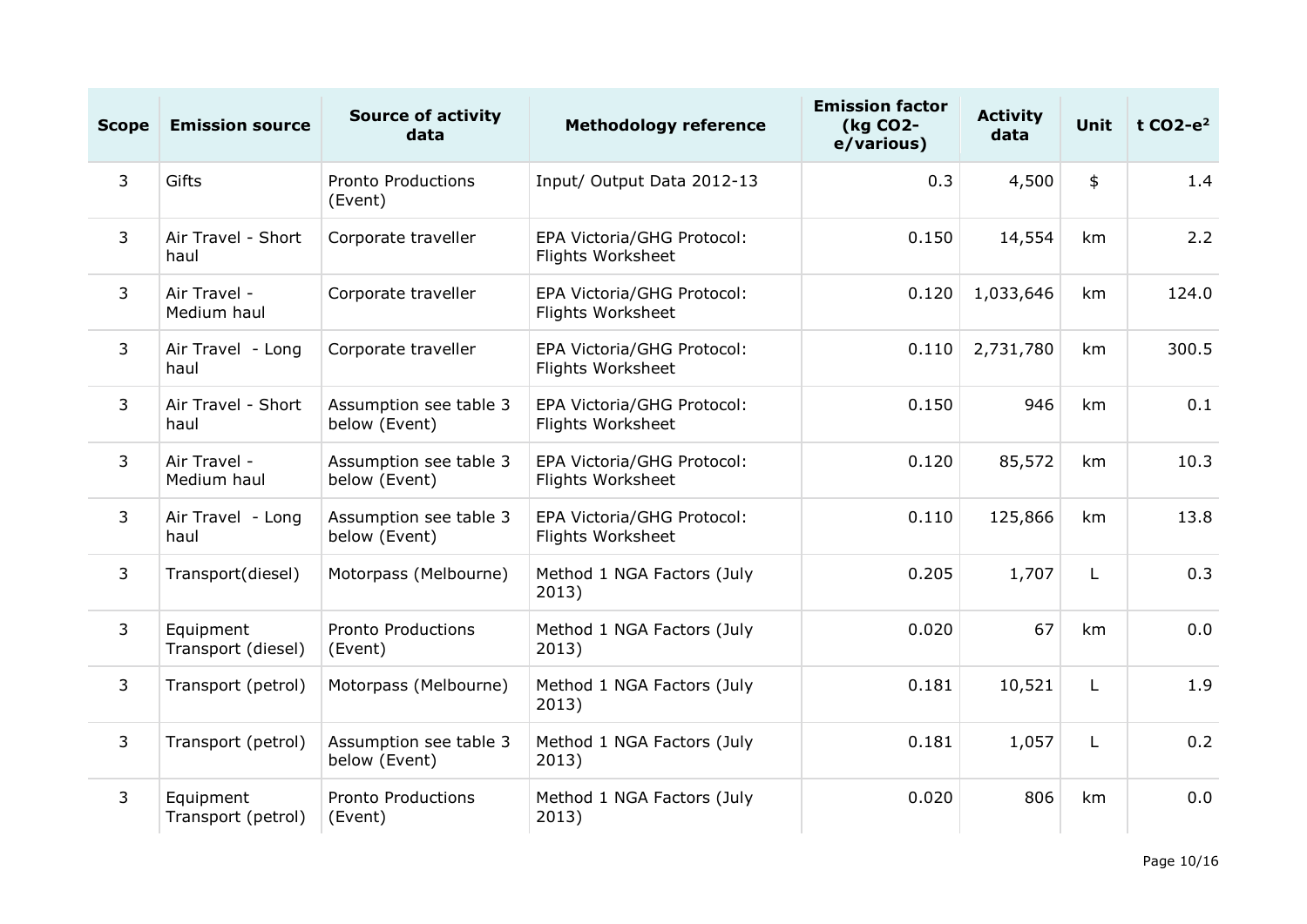| <b>Scope</b>   | <b>Emission source</b>                     | <b>Source of activity</b><br>data                                    | <b>Methodology reference</b>                                                                                                                                                                                                              | <b>Emission factor</b><br>(kg CO2-<br>e/various) | <b>Activity</b><br>data | <b>Unit</b> | t $CO2-e^2$ |
|----------------|--------------------------------------------|----------------------------------------------------------------------|-------------------------------------------------------------------------------------------------------------------------------------------------------------------------------------------------------------------------------------------|--------------------------------------------------|-------------------------|-------------|-------------|
| 3              | Taxi (LPG)                                 | Motorpass (Melbourne)                                                | Method 1 NGA Factors (July<br>2013)<br>Australian Bureau of Statistics<br>(ABS) - Survey of Motor Vehicle<br>Use, Australia, 12 months ended<br>30 June 2012<br>Victorian Taxi Services<br>Commission                                     | 0.125                                            | 2,273                   | \$          | 0.3         |
| 3              | Taxi (LPG)                                 | Cabcharge (Melbourne)                                                | Method 1 NGA Factors (July<br>2013)<br>Australian Bureau of Statistics<br>(ABS) - Survey of Motor Vehicle<br>Use, Australia, 12 months ended<br>30 June 2012 - Survey of Motor<br>Vehicle Use, Australia, 12<br>months ended 30 June 2012 | 0.125                                            | 23,998                  | \$          | 3.0         |
| $\overline{3}$ | Taxi (LPG)                                 | Assumption see table 3<br>below (Event)                              | Method 1 NGA Factors (July<br>2013)<br>Australian Bureau of Statistics<br>(ABS) - Survey of Motor Vehicle<br>Use, Australia, 12 months ended<br>30 June 2012 - Survey of Motor<br>Vehicle Use, Australia, 12<br>months ended 30 June 2012 | 1.577                                            | 1,477                   | L           | 2.3         |
| 3              | Local Freight<br>(Melbourne Metro<br>Only) | <b>Australian National</b><br><b>Courier Invoices</b><br>(Melbourne) | Australian Bureau of Statistics<br>(ABS) - Survey of Motor Vehicle<br>Use, Australia, 12 months ended<br>30 June 2012 - Survey of Motor<br>Vehicle Use, Australia, 12<br>months ended 30 June 2012                                        | 0.020                                            | 21                      | km          | 0.0         |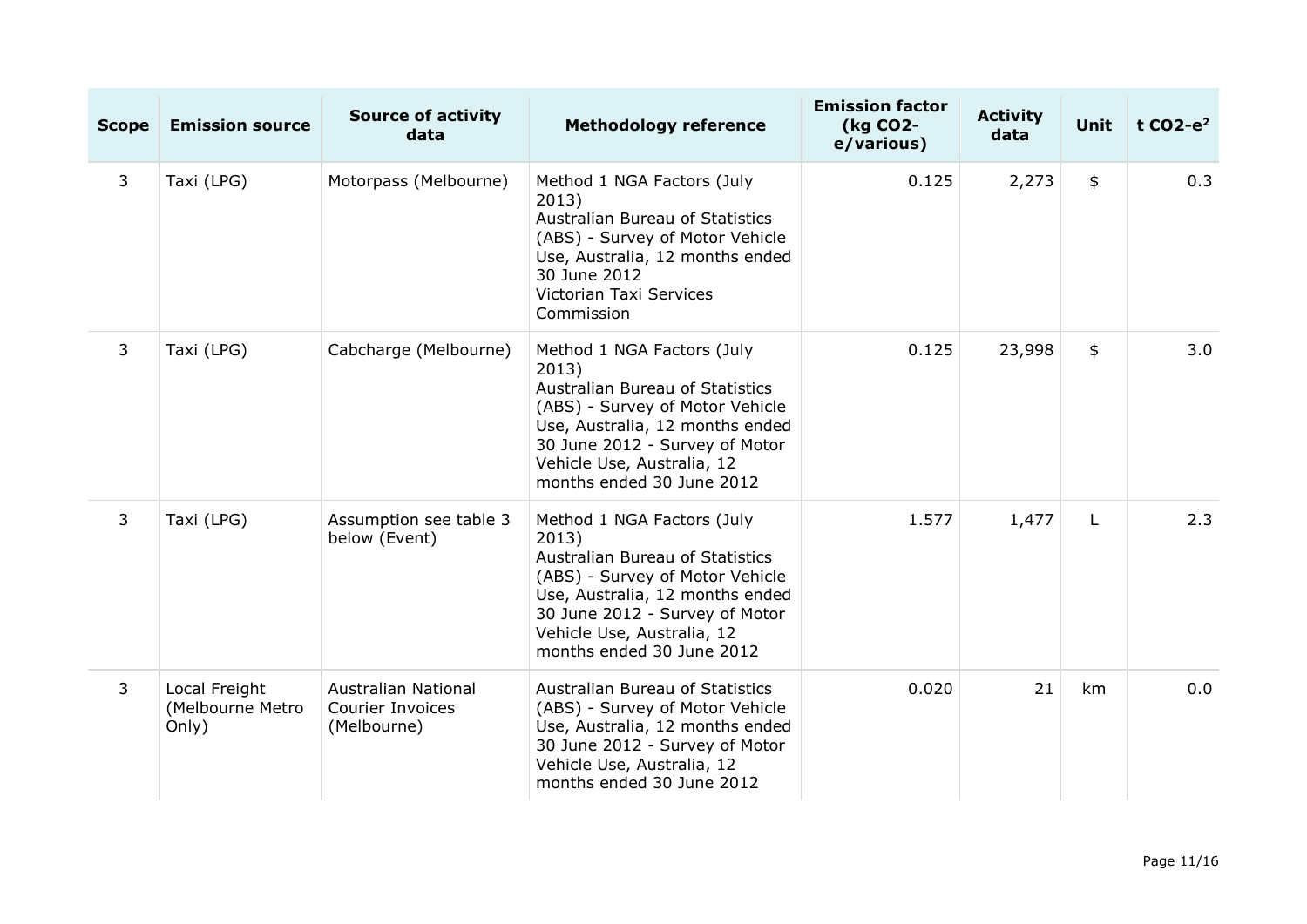| <b>Scope</b>   | <b>Emission source</b>                     | <b>Source of activity</b><br>data                     | <b>Methodology reference</b>                                                                                                                                                                              | <b>Emission factor</b><br>(kg CO2-<br>e/various) | <b>Activity</b><br>data | <b>Unit</b>  | t $CO2-e^2$ |
|----------------|--------------------------------------------|-------------------------------------------------------|-----------------------------------------------------------------------------------------------------------------------------------------------------------------------------------------------------------|--------------------------------------------------|-------------------------|--------------|-------------|
| 3              | Local Freight<br>(Melbourne Metro<br>Only) | Logistics Services<br>Australia Data<br>(Melbourne)   | <b>Australian Bureau of Statistics</b><br>(ABS) - Survey of Motor Vehicle<br>Use, Australia, 12 months ended<br>30 June 2012 - Survey of Motor<br>Vehicle Use, Australia, 12<br>months ended 30 June 2012 | 0.020                                            | 26,881                  | km           | 0.5         |
| 3              | <b>Chauffeured Cars</b><br>(petrol)        | <b>Executive Hire Car</b><br>Invoices (Melbourne)     | <b>Australian Bureau of Statistics</b><br>(ABS) - Survey of Motor Vehicle<br>Use, Australia, 12 months ended<br>30 June 2012 - Survey of Motor<br>Vehicle Use, Australia, 12<br>months ended 30 June 2012 | 0.020                                            | 242                     | km           | 0.0         |
| 3              | Bus (diesel)                               | <b>Swisse Travel Survey</b><br>(Melbourne and Sydney) | Method 1 NGA Factors (July<br>2013)                                                                                                                                                                       | 2.69                                             | 13,139                  | L            | 35.4        |
| 3              | Cycle                                      | <b>Swisse Travel Survey</b><br>(Melbourne)            | Method 1 DEFRA                                                                                                                                                                                            | $\Omega$                                         | 3,514                   | km           | 0.0         |
| 3              | Car (petrol)                               | <b>Swisse Travel Survey</b><br>(Melbourne and Sydney) | Method 1 NGA Factors (July<br>2013)                                                                                                                                                                       | 2.29                                             | 64,766                  | $\mathsf{L}$ | 148.2       |
| $\overline{3}$ | Drive with<br>passenger (petrol)           | <b>Swisse Travel Survey</b><br>(Melbourne)            | Method 1 NGA Factors (July<br>2013)                                                                                                                                                                       | 2.29                                             | 6,449                   | $\mathsf{L}$ | 14.8        |
| 3              | Motorcycle                                 | <b>Swisse Travel Survey</b><br>(Melbourne)            | Method 1 NGA Factors (July<br>2013)                                                                                                                                                                       | 2.29                                             | 1,159                   | L            | 2.7         |
| $\overline{3}$ | Train                                      | <b>Swisse Travel Survey</b><br>(Melbourne)            | <b>NGGI Analysis of Recent Trends</b><br>and Greenhouse Indicators 1990<br>To 2005: Table 17                                                                                                              | 0.14                                             | 45,829                  | km           | 6.4         |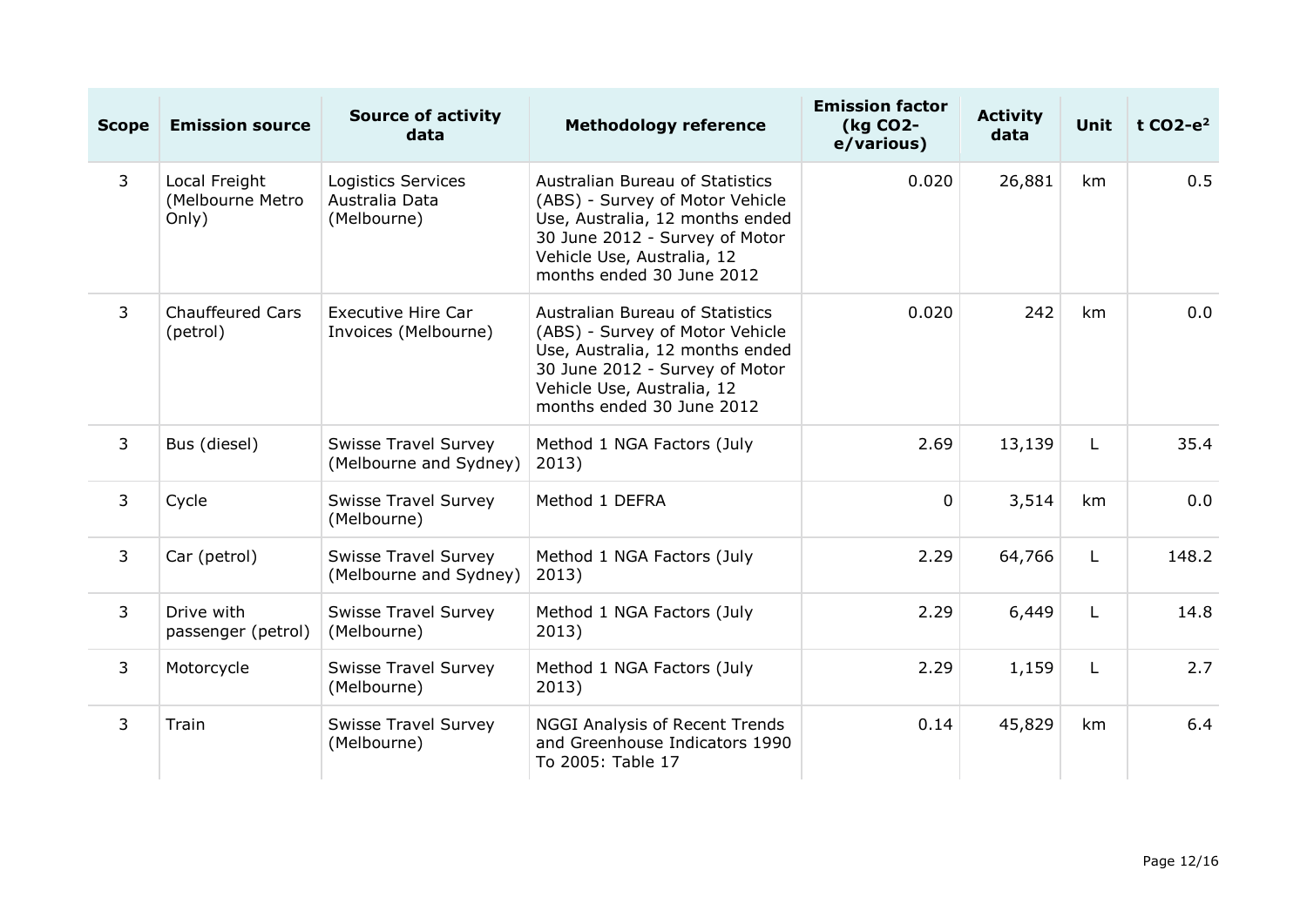| <b>Scope</b> | <b>Emission source</b> | <b>Source of activity</b><br>data          | <b>Methodology reference</b>                                                          | <b>Emission factor</b><br>(kg CO2-<br>e/various) | <b>Activity</b><br>data | <b>Unit</b>  | t $CO2-e^2$ |
|--------------|------------------------|--------------------------------------------|---------------------------------------------------------------------------------------|--------------------------------------------------|-------------------------|--------------|-------------|
| 3            | Train                  | Assumption see table 3<br>below (Event)    | NGGI Analysis of Recent Trends<br>and Greenhouse Indicators 1990<br>To 2005: Table 17 | 0.14                                             | 4,285                   | km           | 0.6         |
| 3            | Tram                   | <b>Swisse Travel Survey</b><br>(Melbourne) | NGGI Analysis of Recent Trends<br>and Greenhouse Indicators 1990<br>To 2005: Table 17 | 0.19                                             | 16,926                  | km           | 3.2         |
| 3            | Walk                   | <b>Swisse Travel Survey</b><br>(Melbourne) | Method 1 DEFRA                                                                        | $\mathbf 0$                                      | 4,231                   | km           | 0.0         |
| 3            | General Waste          | Swisse Melbourne Office<br>Coordinator     | Method 1 NGA Factors (July<br>2013)                                                   | 1.2                                              | 183                     | t            | 219.6       |
| 3            | General Waste          | Swisse Sydney Office<br>Coordinator        | Method 1 NGA Factors (July<br>2013)                                                   | 1.2                                              | 288                     | $\mathsf{t}$ | 345.6       |
| 3            | General Waste          | <b>Pronto Productions</b><br>(Event)       | Method 1 NGA Factors (July<br>2013)                                                   | 1.2                                              | $\overline{4}$          | t            | 4.8         |
|              |                        |                                            | <b>Total</b>                                                                          |                                                  |                         |              | 2,225.2     |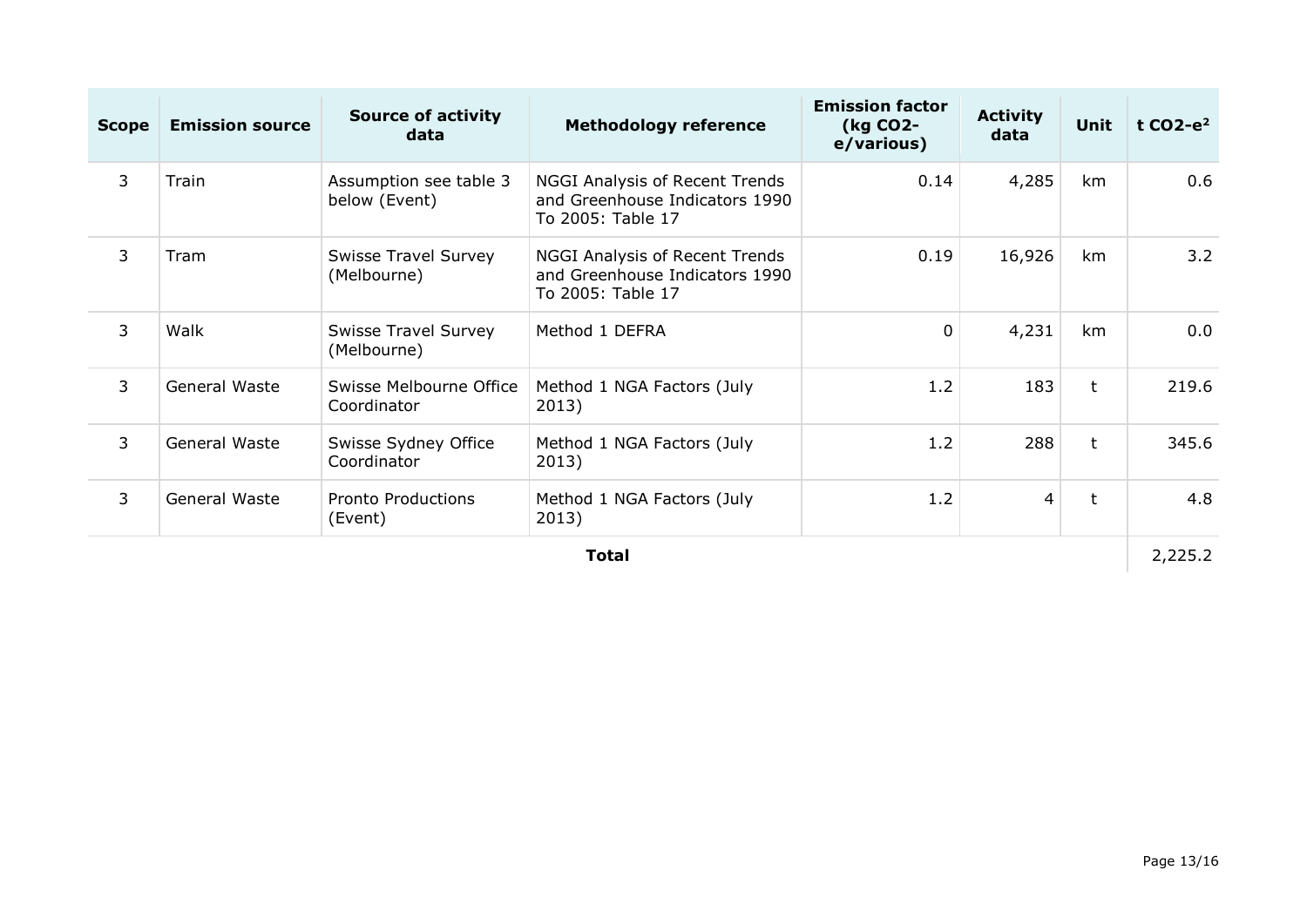### **8.Carbon Offset Purchases and Retirement for this Reporting Period**

Offsets for the 2012/13 year are surrendered retrospectively in line with the submission of this NCOS application. For Scope 1 emissions it was intended that premium grade offsets previously purchased and cancelled in excess for 2010/11 and 2011/12 financial years be used. However, for Scope 2 and 3 emissions, a mix of previously cancelled units as well as a combination of new standard and new premium grade units are used. In addition, it should be noted that for the annual corporate event, premium grade offsets generated by the protection of Tasmanian native forests, were purchased and separately retired in 2013. A number of previously cancelled voluntary carbon units (VCUs), have been used to offset Swisse's scope 1, 2 and a portion of scope 3 emissions. The remaining units required for fully offsetting scope 3 emissions  $(1,175 +$ 650) were sourced from a combination of standard grade VCUs and premium grade VERs from the Markit registry.It is noted that after offsetting its emissions for this reporting period, Swisse will have no banked units for the following periods.

| <b>Offset type</b> | <b>Registry</b> | <b>Serial number</b>                                                      | Quantity<br>$(t CO2-e)$ |
|--------------------|-----------------|---------------------------------------------------------------------------|-------------------------|
| <b>VCU</b>         | Markit          | 1613-67362558-<br>67362562-VCU-006-MER-AU-14-641-01042010-<br>30062011-0  | 5                       |
| <b>VCU</b>         | Markit          | 482-20071565-<br>20071577-VCU-009-TZ1-DE-8-212-01012006-<br>31122006-0    | 13                      |
| <b>VCU</b>         | Markit          | 482-20071127-<br>20071256-VCU-009-TZ1-DE-8-212-01012006-<br>31122006-0    | 130                     |
| <b>VCU</b>         | Markit          | 1613-67362924-<br>67362935-VCU-006-MER-AU-14-641-01042010-<br>30062011-0  | 12                      |
| <b>VCU</b>         | Markit          | 482-20069951-<br>20069954-VCU-009-TZ1-DE-8-212-01012006-<br>31122006-0    | $\overline{4}$          |
| <b>VCU</b>         | Markit          | 482-20071578-<br>20071610-VCU-009-TZ1-DE-8-212-01012006-<br>31122006-0    | 33                      |
| <b>VCU</b>         | Markit          | 1613-67377094-<br>67377296-VCU-006-MER-AU-14-641-01042010-<br>30062011-0  | 203                     |
| <b>VCU</b>         | Markit          | 2759-119424026-<br>119425200-VCU-008-MER-TH-4-403-01012010-<br>31122010-0 | 1,175                   |
| <b>VER</b>         | Markit          | GS1-1-KE-GS966-16-2012-3019-7081 to 7730                                  | 650                     |
| Total              |                 |                                                                           | 2,225                   |

#### **Table 7: Offset Cancellations**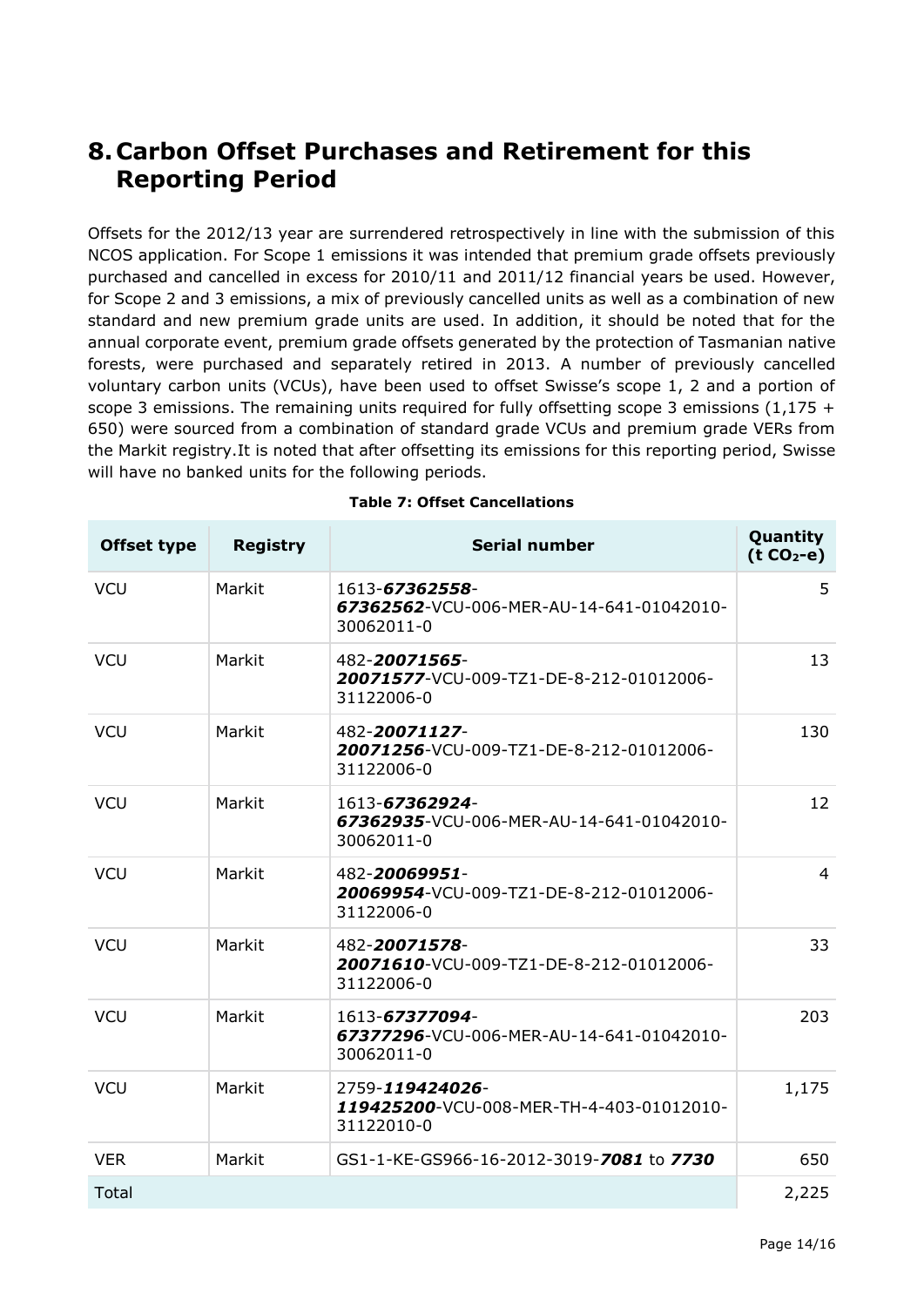### **9.Emission Reduction Measures**

Included in this Emissions Management Plan are some opportunities which were identified and realised retrospectively for the 2012/13 period and also some options for consideration for the following reporting periods.

As indicated in the previous EMPs, due to the rapid organic growth of Swisse and expansion into international markets, it is impractical for Swisse to maintain its emissions at a relatively constant level, let alone lowering it below historic reported amounts. Nevertheless, Swisse's management has always regarded sustainability as one of the prominent pillars of the business operation and will continue exploring further opportunities to reduce its environmental footprint.

Reconnection of GreenPower at the head office, as suggested in the previous EMP, was not realised during the 2012/13 financial year, however, warehouse electricity was wholly obtained from renewable sources and was 100% GreenPower. It is recommended that Swisse revert back to the use of GreenPower at the head office as well in order to reduce its emissions profile.

In line with Swisse's commitment to proactively monitor, control and reduce GHG emissions associated with its operation, a level 2 energy audit in accordance with AS/NZS 3598:2000 was conducted to identify the most feasible and easily implementable energy saving opportunities. The audit identified a list of potential emission reduction opportunities categorised by payback period and simplicity of implementation, a summary list of which has been tabulated below.

In addition, there exist options for purchasing carbon neutral products to further decrease annual emissions of Swisse's operation at outlined below.

| <b>Emission</b><br>source                                      | <b>Reduction Measure</b>                                                                                                                                                                                | <b>Scope</b>   | <b>Status</b>                          | <b>Reduction</b><br>$t CO2-e$                                 |  |
|----------------------------------------------------------------|---------------------------------------------------------------------------------------------------------------------------------------------------------------------------------------------------------|----------------|----------------------------------------|---------------------------------------------------------------|--|
| Warehouse<br>Lighting                                          | Replacement of T8 lamps with<br>T5 lamps                                                                                                                                                                | $\overline{2}$ | Implemented this<br>reporting period   | 26                                                            |  |
| Warehouse<br>Lighting                                          | A combination of measures to<br>improve lighting efficiency<br>including installing motion<br>detectors for less traffic areas,<br>installing lighting control system<br>and frequent cleaning of lamps | 2              | Planned for future<br>reporting period | <b>NA</b><br>(impractical<br>to<br>determine<br>collectively) |  |
| Warehouse<br><b>Forklifts Fuel</b><br>Usage                    | Switching from the existing LPG<br>forklifts to electric ones                                                                                                                                           | 1 & 3          | Planned for future<br>reporting period | 5.                                                            |  |
| Office Paper                                                   | Use of NCOS certified carbon<br>neutral papers                                                                                                                                                          | 3              | Planned for future<br>reporting period | 21                                                            |  |
| <b>Head Office</b><br>Electricity                              | Reconnection of GreenPower                                                                                                                                                                              | $\overline{2}$ | Planned for future<br>reporting period | 133                                                           |  |
| Total emission reductions implemented in this reporting period |                                                                                                                                                                                                         |                |                                        |                                                               |  |
| Total expected emission reductions in future reporting periods |                                                                                                                                                                                                         |                |                                        |                                                               |  |

#### **Table 8: Emissions Reduction Measures**